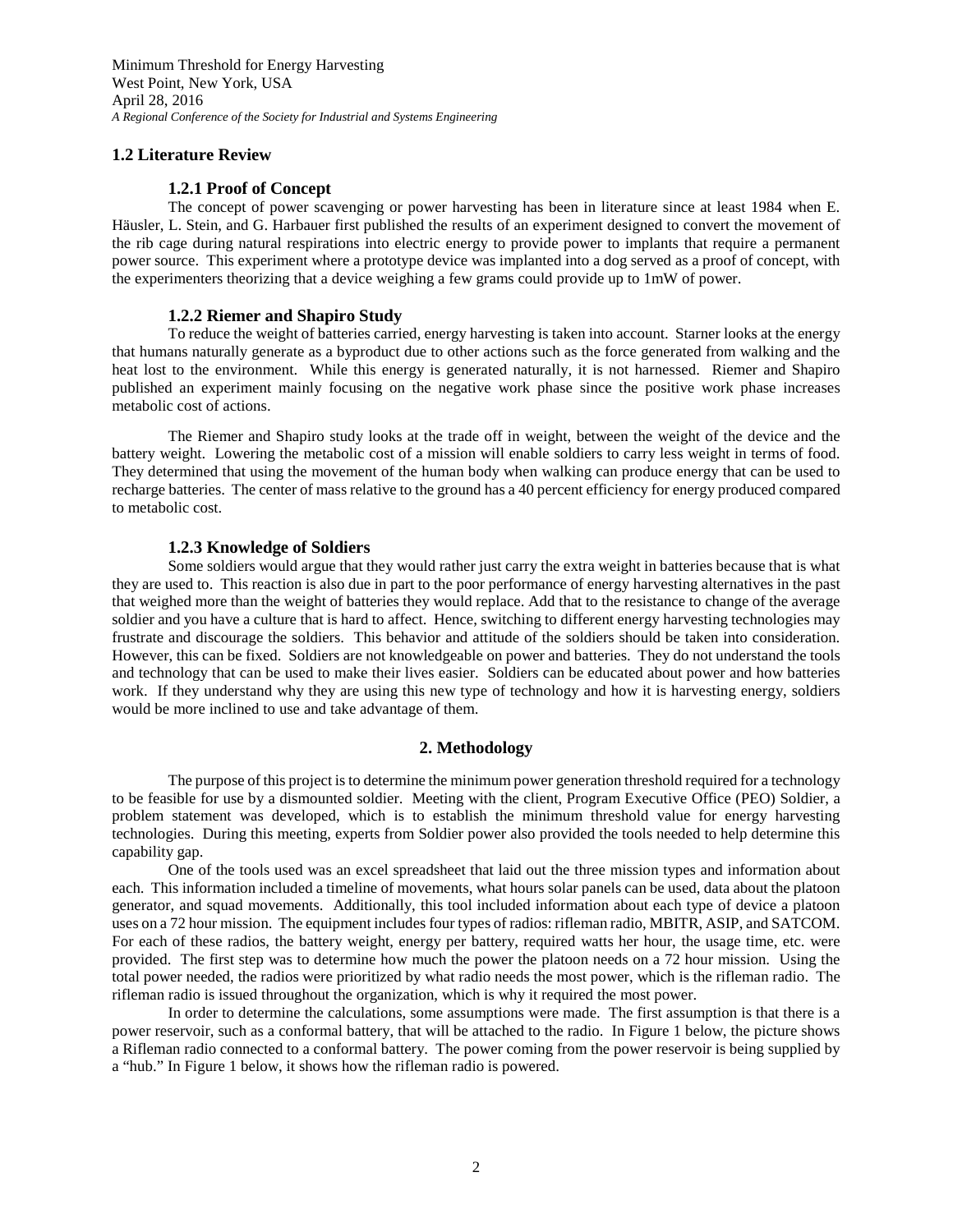

Figure 1. Sources connected to the hub connected to a conformal battery with constant watts connected to a rifleman radio.

Another assumption made was that the results are based on energy harvesting. Possible energy harvesting solutions are kinetic harvesters such as energy harvesting rucks sacks and knee braces, or photovoltaic alternatives such as solar blankets. The results do not take into account generator or scavenging capabilities, as seen in Figure 2 below.



Figure 2. Operational view of how where the power comes from to charge the batteries (Aten et al).

Another tool used was a graph of the theoretical hours needed to provide 52Wh of charge at 12 volts DC, seen below in Figure 3. This study used the graph as a supplement to determine this capability gap.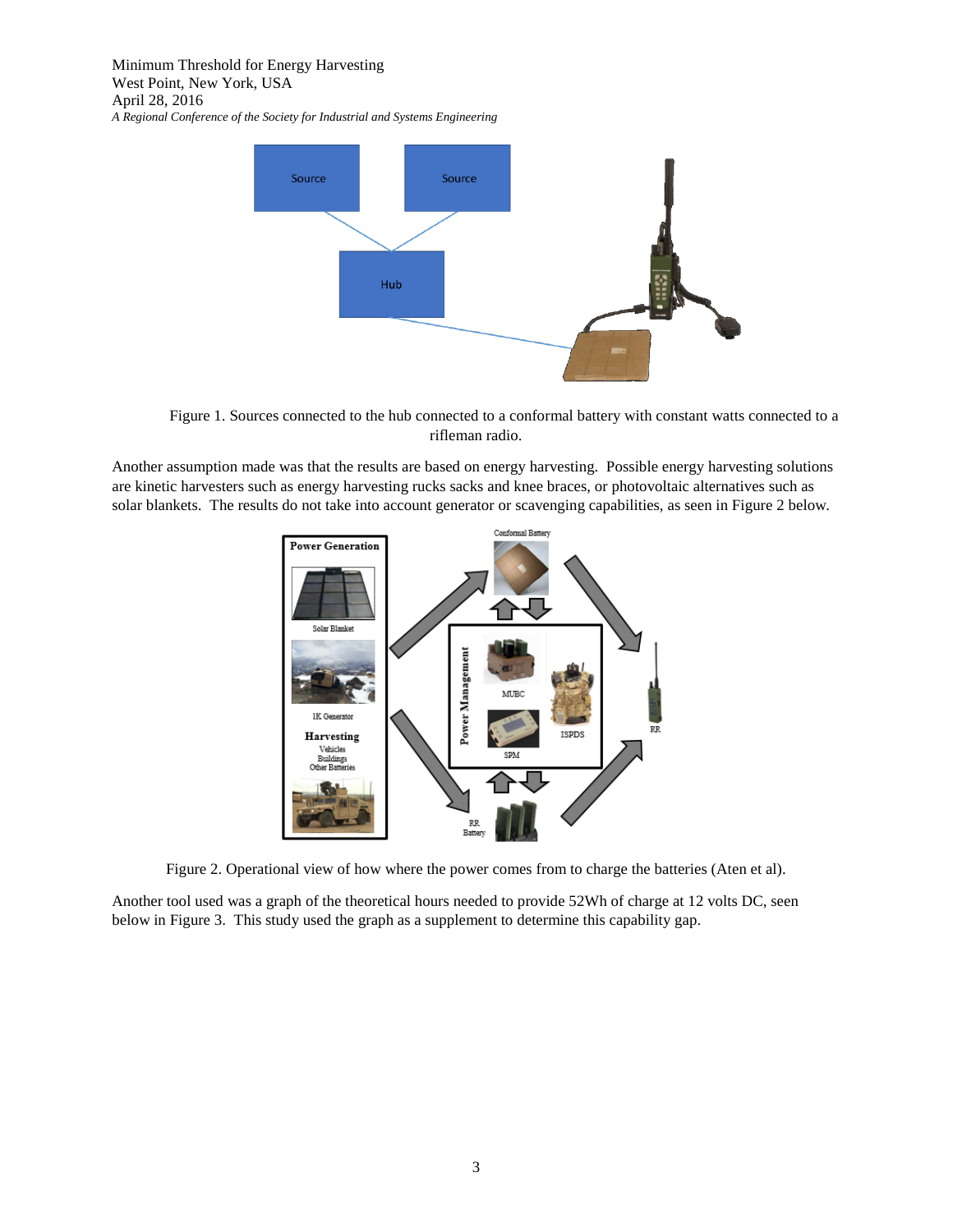

Figure 3. Theoretical hours to provide 52Wh of charge at 12 volts DC.

By using the data above, the rate of charge was determined by finding the point of interest in the curve where there was a most significant change, which is 7.75 W/hr, represented by the yellow dot. This gap was determined by averaging out the points on the curve.

# **2.1 Power and Energy Characteristics for Dismounted Soldiers**

Based on stakeholder analysis and soldier input, four mission profiles were created, including the timelines of the different missions a dismounted warfighter conducts. A typical mission for a soldier is 72 hours. However, depending on the type of mission, different amounts of energy are produced due to movement. The missions are broken down into three types of missions: sustainability, offensive, and defensive. Depending on the type of mission, kinetic and/or potential energy harvesters are possible. For example, on an offensive mission, the squad is moving the majority of the time, making it ideal for kinetic energy harvesters. The actual energy output is dependent on the terrain since a warfighter moves at different speeds when engaging various terrain. Weather also plays a factor since a soldier will move slower and take more rests in the heat than in cooler weather. However, 72 hour missions cannot be conducted in extreme heat due to the lack of water nor can they be conducted in extreme cold due to exposure. Additionally, the sunnier it is, the more solar availability, increasing photovoltaic energy harvesting. Therefore, different terrain and weather have a significant impact on the power usage and energy harvesting, which was taken into account.

Soldiers were interviewed on equipment usage to verify that the equipment load for a squad was correct. The equipment load included equipment necessary for each mission and mission-specific equipment. The usage of each type of device was then determined in hours, which was then used to determine the number of batteries for each device is required for a 72 hour mission. The weight and energy per battery was also recorded. Using this information, an average demand for energy was determined for a dismounted infantry platoon. The weight of the radios for a 72 hour mission was determine, which was used to determine the platoon power per hour and the platoon power per 72 hour mission. Once the platoon power per 72 hour mission was determined, the percentage of power for each of the devices were found. The table 1 below shows the power and percentage for each device. Since the Rifleman Radio and MBITR (Multiband Intra Team Radio) consumed the majority of the platoon's power (approximately 92 percent), the analysis is focused on these two devices.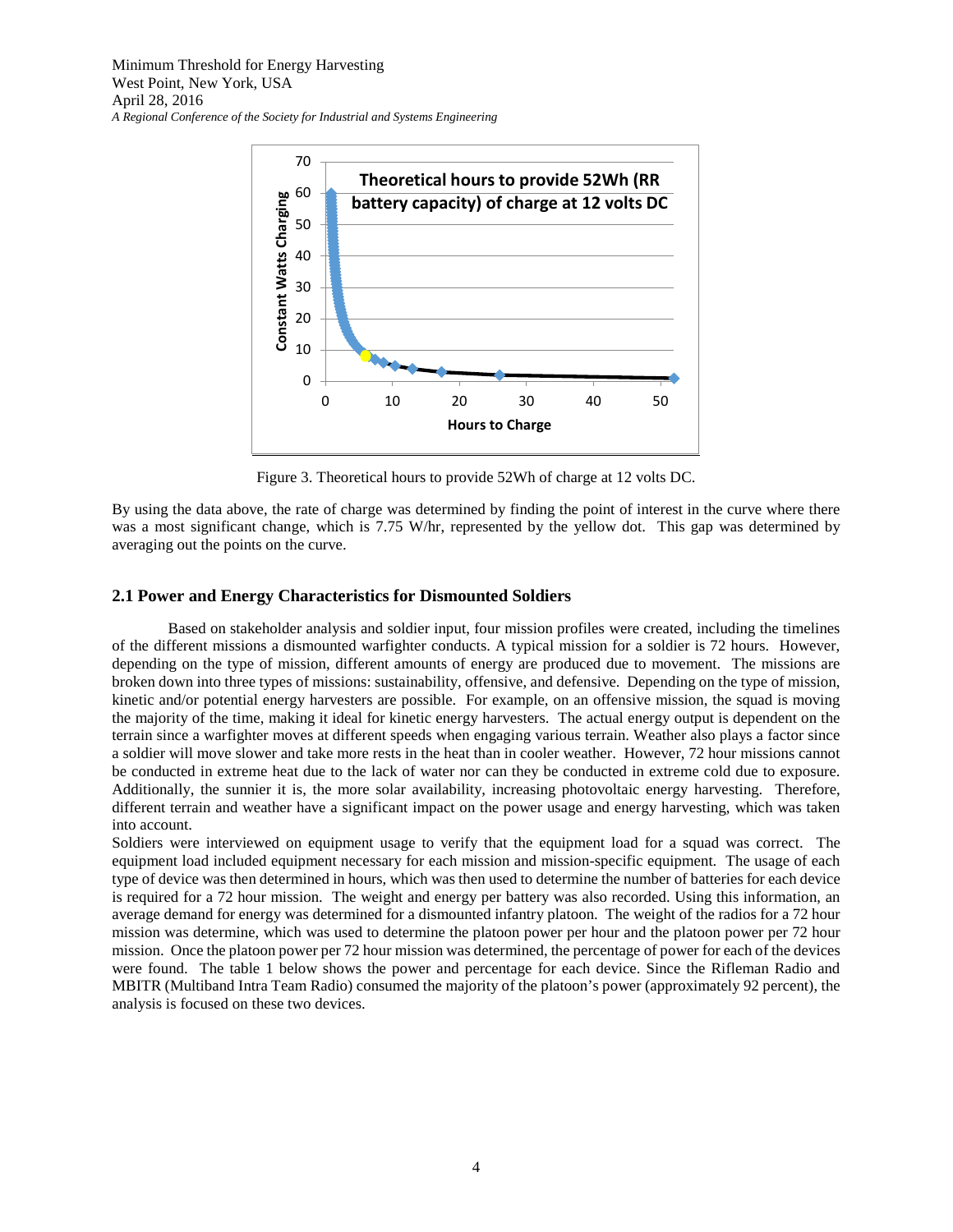| Table 1. I fatour I owell per Device |                                |                              |  |  |
|--------------------------------------|--------------------------------|------------------------------|--|--|
| <b>Device</b>                        | <b>Platoon Power / 72 Hour</b> | <b>Percentage of Platoon</b> |  |  |
|                                      | <b>Mission</b> (Watts)         | Power $(\% )$                |  |  |
| Rifleman Radio                       | 22,680                         | 74.896                       |  |  |
| <b>MBITR</b>                         | 5292                           | 17.476                       |  |  |
| <b>ASIP</b>                          | 785.455                        | 2.594                        |  |  |
| <b>SATCOM</b>                        | 1524.71                        | 5.035                        |  |  |
| <b>TOTAL</b>                         | 30,282.2                       |                              |  |  |

Table 1. Platoon Power per Device

#### **3. Results**

## **3.1 Minimum Threshold for Energy Harvesting Technologies**

Using the energy gap and comparing it to different technologies, a projected amount of power that will need to be supplied to a hub, regardless of the technology providing the power can be determined. This amount of power required to erase the calculated gap over the time available is how the minimum threshold was generated.

The amount of power generated has a non-linear relationship to the amount of time it takes to charge a battery. Using the standard of a conformal battery as the baseline, it would take significantly longer to charge a battery at 2 watts continuously that it would at 10 watts continuously. In fact, at 2 watts, the battery would never reach a usable charge in time for use before other power supplies were exhausted. At 7.75 watts however, you could self-sustain a Soldier's Nett Warrior system by switching conformal batteries between charging and use, referring back to Figure 3. While there are many other considerations to determine if alternatives are feasible, identifying the power requirements by itself so it can be used to specify what benchmarks emerging technologies must achieve is useful.

Additionally, the demand was calculated based on the assumption that on a 72 hour mission, only 36 hours will be beneficial to energy harvesting due to daylight and soldiers' movement. The demand was found by multiplying the required watts per hour by 72 hours since the usage of the radios is 72 hours on the mission. In order to find the demand, the energy per battery was subtracted from the overall demand since the mission will start with full batteries, 63WH (the energy per battery), is not included in the actual demand. The demand was then compared with the 72 hour supply needed for the mission, which was determined by the attained constant watts multiplied by the useful hours, 36 hours. The constant watts were then altered to see how many watts made the ratio equal to one. The results were plotted below in Figure 4.



Figure 4. Time to charge each radio based on watts provided.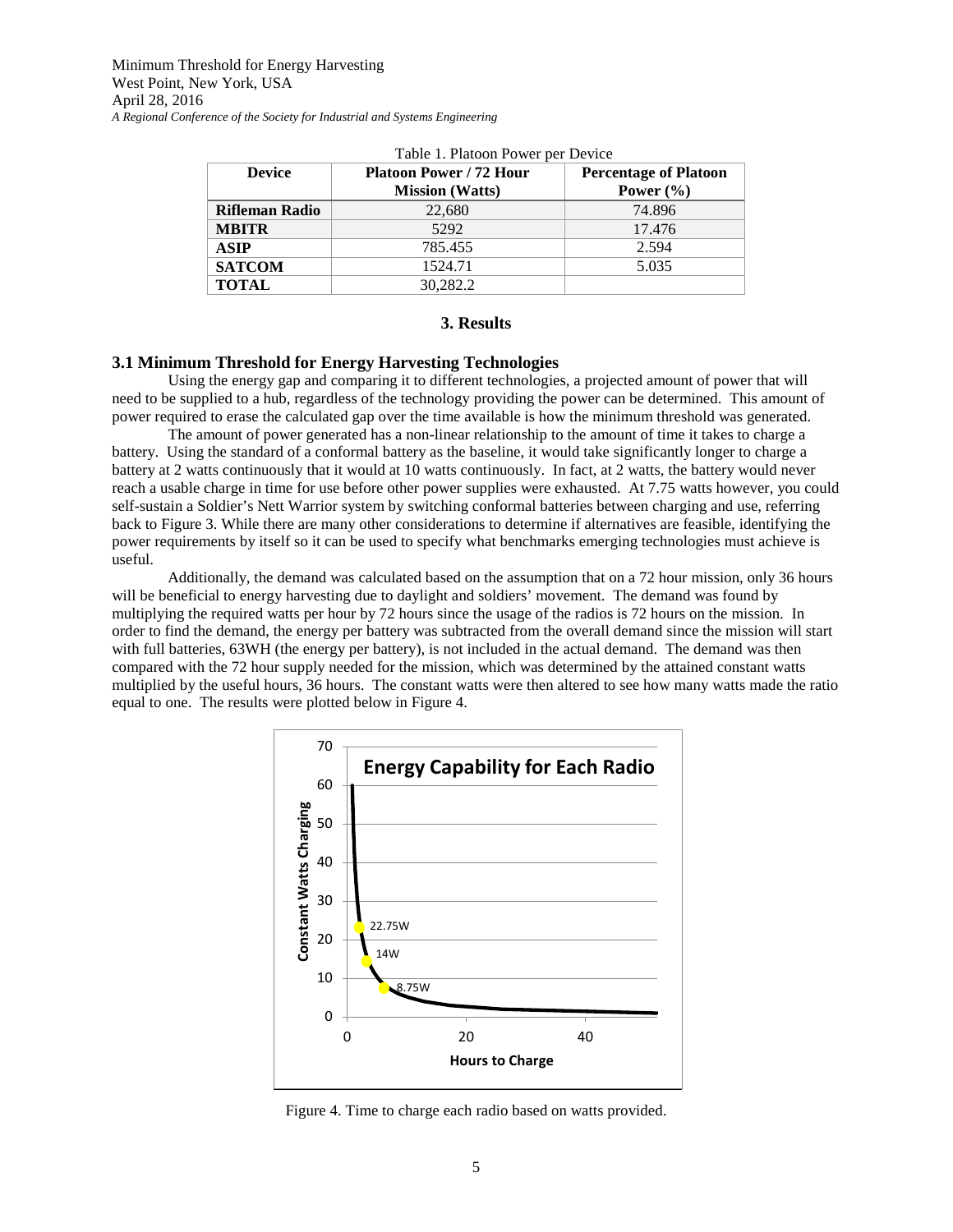The rifleman radio needs 14 constant watts from an energy source in order to conserve approximately 75 percent of the platoon's power. The MBITR requires 8.75 constant watts. Finally, when both the rifleman radio and MBITR are charging together, they require 22.75 constant watts, shown in Figure 5 below.





Furthermore, assuming each mission has the same 72 hour power supply, each type of mission produces different amounts of energy based on how much movement occurs. An offensive mission produces more energy since the warfighters are moving much more. Table 2 below shows the approximate hours of movement for each type of mission and how much energy is needed each hour of movement to achieve the supply.

| Type of Mission    | Hours of Movement | 72 Power Supply (WH) | Energy Needed Per Hour |
|--------------------|-------------------|----------------------|------------------------|
| <b>Sustainment</b> | 39                | 819                  |                        |
| <b>Offensive</b>   |                   | 819                  | 30.3                   |
| <b>Defensive</b>   |                   | 819                  |                        |

Table 2. Approximate hours of movement for each type of mission (Aviles).

## **4. Conclusion**

By using a warfighter's movement to produce a usable energy source that could power his/her equipment could greatly decrease the weight of a combat load. Knowing the minimum threshold for energy harvesting technologies for each of the radios will allow soldiers to adjust how many batteries are necessary for their mission. By carrying less batteries, the warfighter has less weight and/or more room for other mission-essential items. A recommendation of the minimum threshold that an alternative should produce is 15 watts. Since the demand of power shows how significant the rifleman radio is to the platoon at a constant 14 watts, it has a power drain of approximately 75 percent of the platoon's power. Thus, with an alternative at 15 constant watts, the platoon weight of batteries would be slightly under 300 pounds. Moreover, depending on the mission, the platoon leader can adjust the battery and solar weight based on how much movement occurs on the mission.